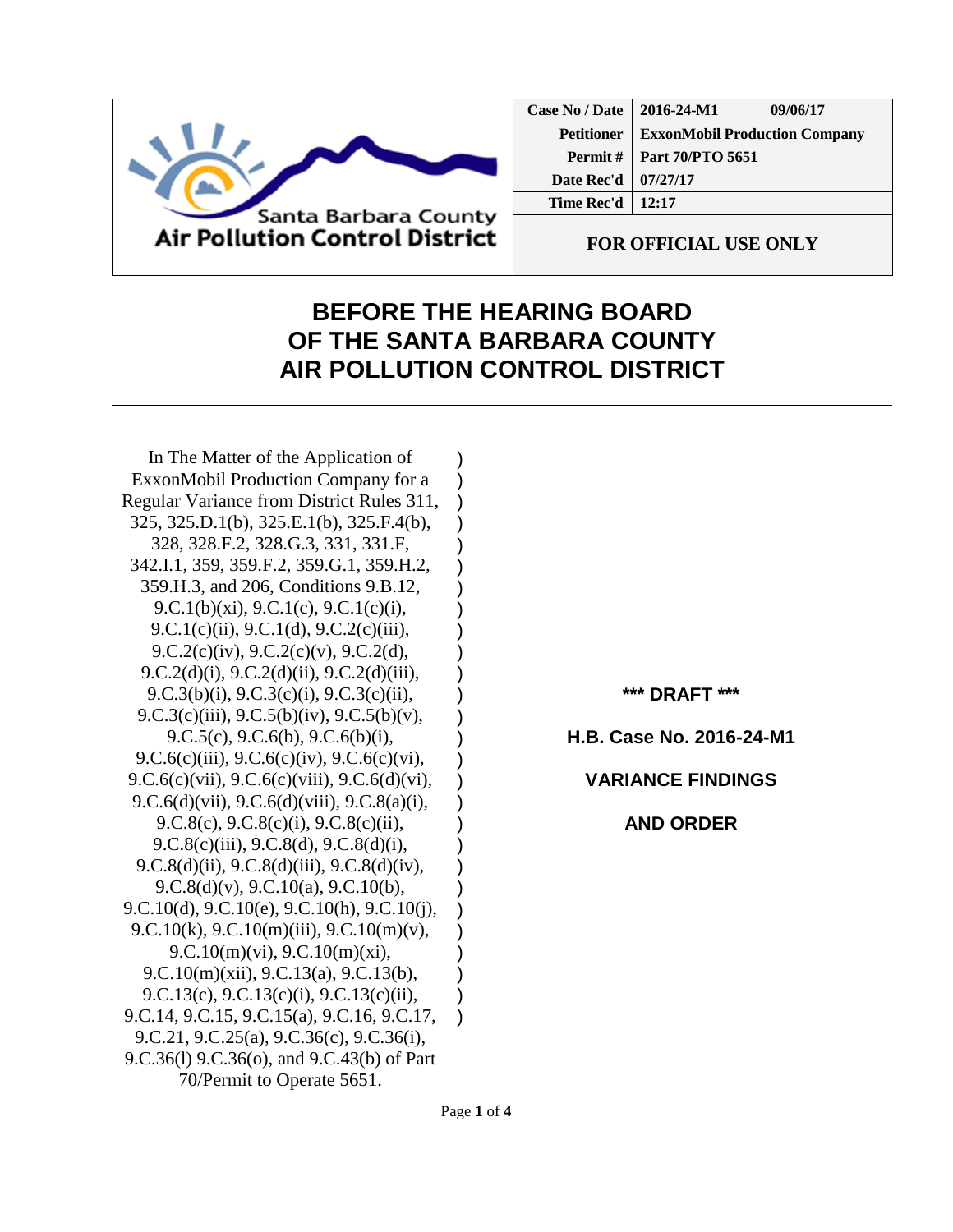| SANTA BARBARA COUNTY APCD           | CASE: 2016-24-M1 |
|-------------------------------------|------------------|
| <b>HEARING BOARD VARIANCE ORDER</b> | DATE: 09/06/17   |

On July 27, 2017, ExxonMobil Production Company filed a Petition for a Regular Variance, requesting a Modification of Variance and Modification of Final Compliance Date for Regular Variances 2016-24-R, 2016-30-R, 2016-43-R, and 2017-01-R. The Regular Variance was heard on September 06, 2017 in accordance with Health and Safety Code §40808 with Patrice Surmeier appearing for the Petitioner and Mike McKay appearing for the Santa Barbara County Air Pollution Control District.

This matter having been fully presented and duly considered, the Hearing Board makes the following findings and gives the following reasons for its decision.

- 1. Notice of the Hearing was duly given in the manner and for the time required by law.
- 2. Sworn testimony and argument on behalf of the Petitioner and the Air Pollution Control Officer were made, received and considered.
- 3. The Petitioner operates the equipment described in the Petition at Las Flores Canyon (LFC), located at 12000 Calle Real, Goleta, CA, approximately 25 miles northwest of the City of Santa Barbara, CA.
- 4. As a result of the Plains All American Pipeline Line 901 failure on May 19, 2015, ExxonMobil Production Company has shut down operations and facility equipment has been preserved to manage its integrity. This Variance provides continued relief from the requirements associated with monitoring, recordkeeping, and calibrating activities the Petitioner is currently receiving under Regular Variance Orders 2016-24-R, which provides relief from the below conditions through September 29, 2017 (or the date the facility resumes platform gas processing, whichever occurs first), 2016-30-R, which provides relief from the below conditions through November 01, 2017 (or the date the facility resumes platform gas processing, whichever occurs first), 2016-43-R, which provides relief from the below conditions through January 03, 2018 (or the date the facility resumes processing platform gas, whichever occurs first), and 2017-01-R, which provides relief from the below conditions through January 31, 2019 (or the date the facility resumes processing platform gas, whichever occurs first).
- 5. At this time, it is unclear when the restart of the Petitioners facility may occur. Per Health and Safety Code §42357, the Petitioner is requesting a Modification of Final Compliance Date for Variances 2016-24-R, 2016-30-R, 2016-43-R, and 2017-01-R to extend coverage through September 29, 2019, or the date the facility resumes platform gas processing, whichever occurs first. Per Health and Safety Code §42356, the Petitioner is also requesting Regular Variances 2016-24-R, 2016-30-R, 2016-43-R, and 2017-01-R be incorporated into a single variance, effectively terminating 2016-24-R, 2016-30-R, 2016-43-R, and 2017-01-R. There are no expected emissions related to the granting of the Petitioners request.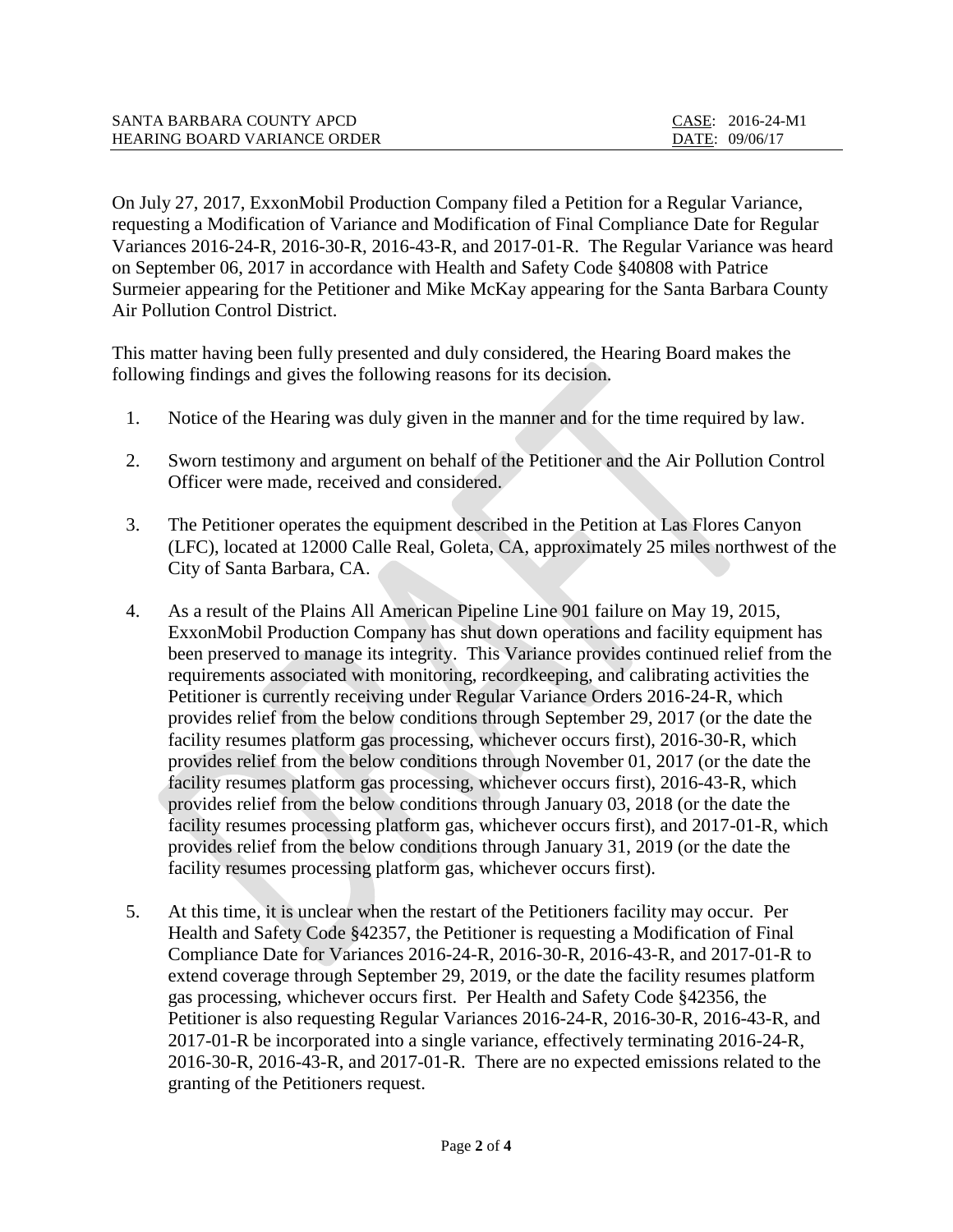| SANTA BARBARA COUNTY APCD    | CASE: 2016-24-M1 |
|------------------------------|------------------|
| HEARING BOARD VARIANCE ORDER | DATE: 09/06/17   |

- 6. A nuisance as defined in District Rule 303 is not expected to occur as a result of this variance and continued operation is not likely to create an immediate threat or hazard to public health or safety.
- 7. Pursuant to Health and Safety Code §42357, it is found that "good cause" exists for the granting of Petitioner's request for a Modification of Variance and Modification of the Final Compliance Date set forth in 2016-24-R, 2016-30-R, 2016-43-R, and 2017-01-R.
- 8. The District staff supports the Petition as conditioned below.

## **THEREFORE, THE HEARING BOARD ORDERS,** as follows:

That a Regular Variance be granted for the continued operation of the Las Flores Canyon Oil and Gas Plant in violation of District Rules 311, 325, 325.D.1(b), 325.E.1(b), 325.F.4(b), 328, 328.F.2, 328.G.3, 331, 331.F, 342.I.1, 359, 359.F.2, 359.G.1, 359.H.2, 359.H.3, and 206, Conditions 9.B.12, 9.C.1(b)(xi), 9.C.1(c), 9.C.1(c)(i), 9.C.1(c)(ii), 9.C.1(d), 9.C.2(c)(iii), 9.C.2(c)(iv), 9.C.2(c)(v), 9.C.2(d), 9.C.2(d)(i), 9.C.2(d)(ii), 9.C.2(d)(iii), 9.C.3(b)(i), 9.C.3(c)(i), 9.C.3(c)(ii), 9.C.3(c)(iii), 9.C.5(b)(iv), 9.C.5(b)(v), 9.C.5(c), 9.C.6(b), 9.C.6(b)(i), 9.C.6(c)(iii), 9.C.6(c)(iv), 9.C.6(c)(vi), 9.C.6(c)(vii), 9.C.6(c)(viii), 9.C.6(d)(vi), 9.C.6(d)(vii), 9.C.6(d)(viii), 9.C.8(a)(i), 9.C.8(c), 9.C.8(c)(i), 9.C.8(c)(ii), 9.C.8(c)(iii), 9.C.8(d), 9.C.8(d)(i), 9.C.8(d)(ii), 9.C.8(d)(iii), 9.C.8(d)(iv), 9.C.8(d)(v), 9.C.10(a), 9.C.10(b), 9.C.10(d), 9.C.10(e), 9.C.10(h), 9.C.10(j), 9.C.10(k), 9.C.10(m)(iii), 9.C.10(m)(v), 9.C.10(m)(vi), 9.C.10(m)(xi), 9.C.10(m)(xii), 9.C.13(a), 9.C.13(b), 9.C.13(c), 9.C.13(c)(i), 9.C.13(c)(ii), 9.C.14, 9.C.15, 9.C.15(a), 9.C.16, 9.C.17, 9.C.21, 9.C.25(a), 9.C.36(c), 9.C.36(i), 9.C.36(l), 9.C.36(o), and 9.C.43(b) of Part 70/Permit to Operate 5651 from September 30, 2017 through September 29, 2019, or the date the facility resumes processing platform gas, whichever occurs first, with the following conditions:

- 1. Petitioner shall submit increments of progress to the Hearing Board and District on the first day of every calendar quarter after the effective date of the Regular Variance beginning January 01, 2018. The increments of progress report shall include: status of compliance, any corrective action taken to date, and the dates, times, volumes and actual emissions, if any, that occurred during the variance.
- 2. Petitioner shall submit a final report to the Hearing Board and District within thirty (30) days of the facility returning to compliance. The report shall include the date compliance was achieved together with the corrective actions taken and the dates, times, volumes and actual emissions, if any, that occurred during the variance period. If corrective action would be subject to District permits, then permits must be obtained prior to initiating corrective action.